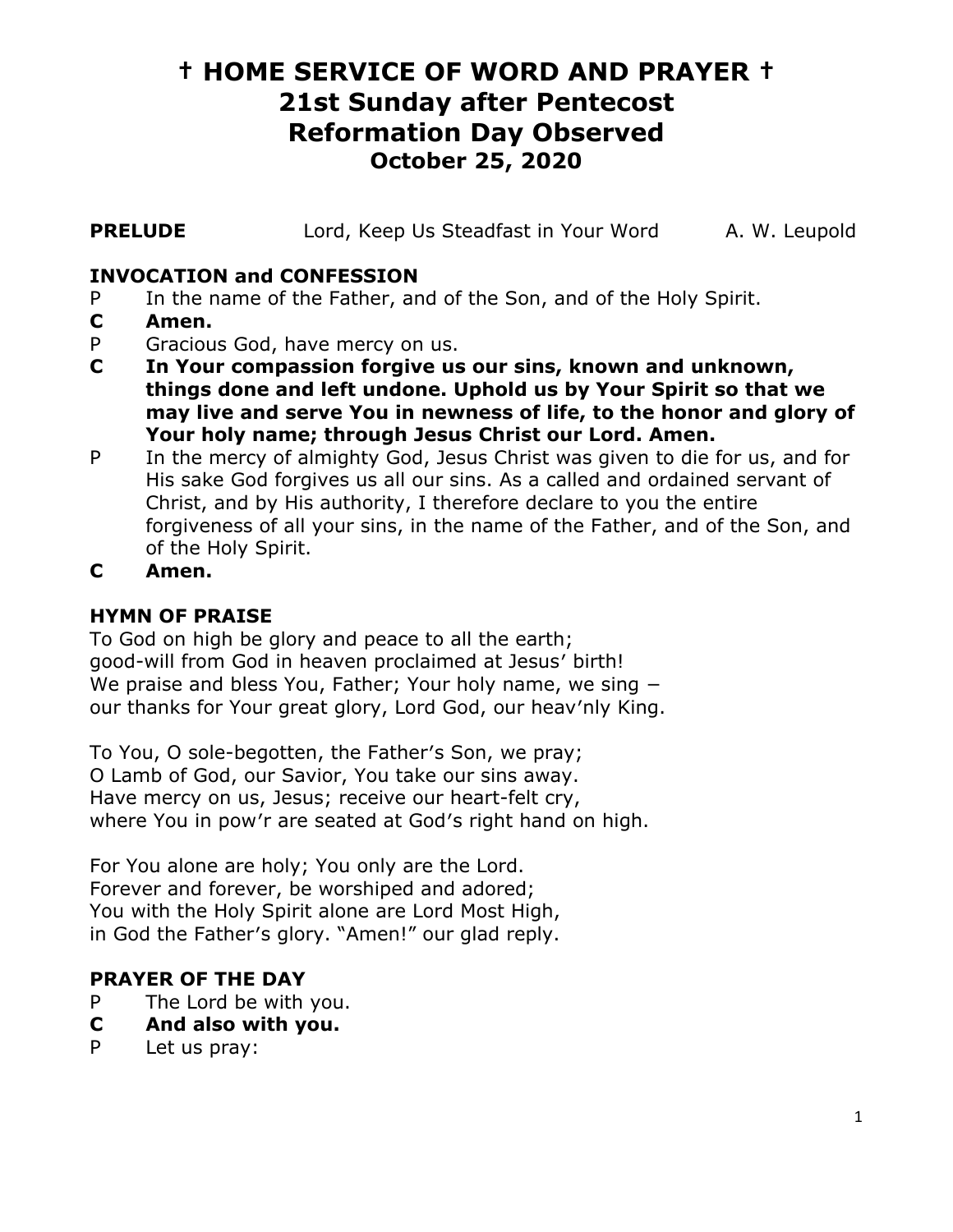**C Almighty God, gracious Lord, pour out Your Holy Spirit upon Your faithful people. Keep us steadfast in Your Word, protect and comfort us in all temptations, defend us against all enemies, and bestow on us Your saving peace; through Jesus Christ, Your Son, our Lord, who lives and reigns with You and the Holy Spirit, one God, now and forever. Amen.**

### **OLD TESTAMENT LESSON** Leviticus 19:1-2, 15-18

<sup>1</sup>The Lord spoke to Moses, saying: <sup>2</sup>Speak to all the congregation of the people of Israel and say to them: You shall be holy, for I the Lord your God am holy.... <sup>15</sup>You shall not render an unjust judgment; you shall not be partial to the poor or defer to the great: with justice you shall judge your neighbor. <sup>16</sup>You shall not go around as a slanderer among your people, and you shall not profit by the blood of your neighbor: I am the Lord. <sup>17</sup> You shall not hate in your heart anyone of your kin; you shall reprove your neighbor, or you will incur guilt yourself. <sup>18</sup>You shall not take vengeance or bear a grudge against any of your people, but you shall love your neighbor as yourself: I am the Lord.

- L This is the Word of the Lord.
- **C Thanks be to God.**

# **RESPONSORY** (*Based on Psalm 46*)

- P God is our refuge and strength, an ever-present help in trouble.
- **C Therefore we will not fear, though the earth give way and the mountains fall into the heart of the sea.**
- P "Be still and know that I am God; I will be exalted among the nations, I will be exalted in the earth."
- **C The Lord Almighty is with us; the God of Jacob is our fortress.**

**GOSPEL** Matthew 22:34-46

- P The Holy Gospel according to St. Matthew, the 22nd chapter.
- **C Glory to You, O Lord.**

<sup>34</sup>When the Pharisees heard that [Jesus] had silenced the Sadducees, they gathered together,  $35$  and one of them, a lawyer, asked him a question to test him. <sup>36"</sup>Teacher, which commandment in the law is the greatest?" <sup>37</sup>He said to him, "'You shall love the Lord your God with all your heart, and with all your soul, and with all your mind.′ <sup>38</sup>This is the greatest and first commandment. <sup>39</sup>And a second is like it: 'You shall love your neighbor as yourself.' 40On these two commandments hang all the law and the prophets." <sup>41</sup>Now while the Pharisees were gathered together, Jesus asked them this question: <sup>42"</sup>What do you think of the Messiah? Whose son is he?" They said to him, "The son of David." <sup>43</sup>He said to them, "How is it then that David by the Spirit calls him Lord, saying, <sup>44</sup>'The Lord said to my Lord, "Sit at my right hand, until I put your enemies under your feet"'? <sup>45</sup>If David thus calls him Lord, how can he be his son?" <sup>46</sup>No one was able to give him an answer, nor from that day did anyone dare to ask him any more questions.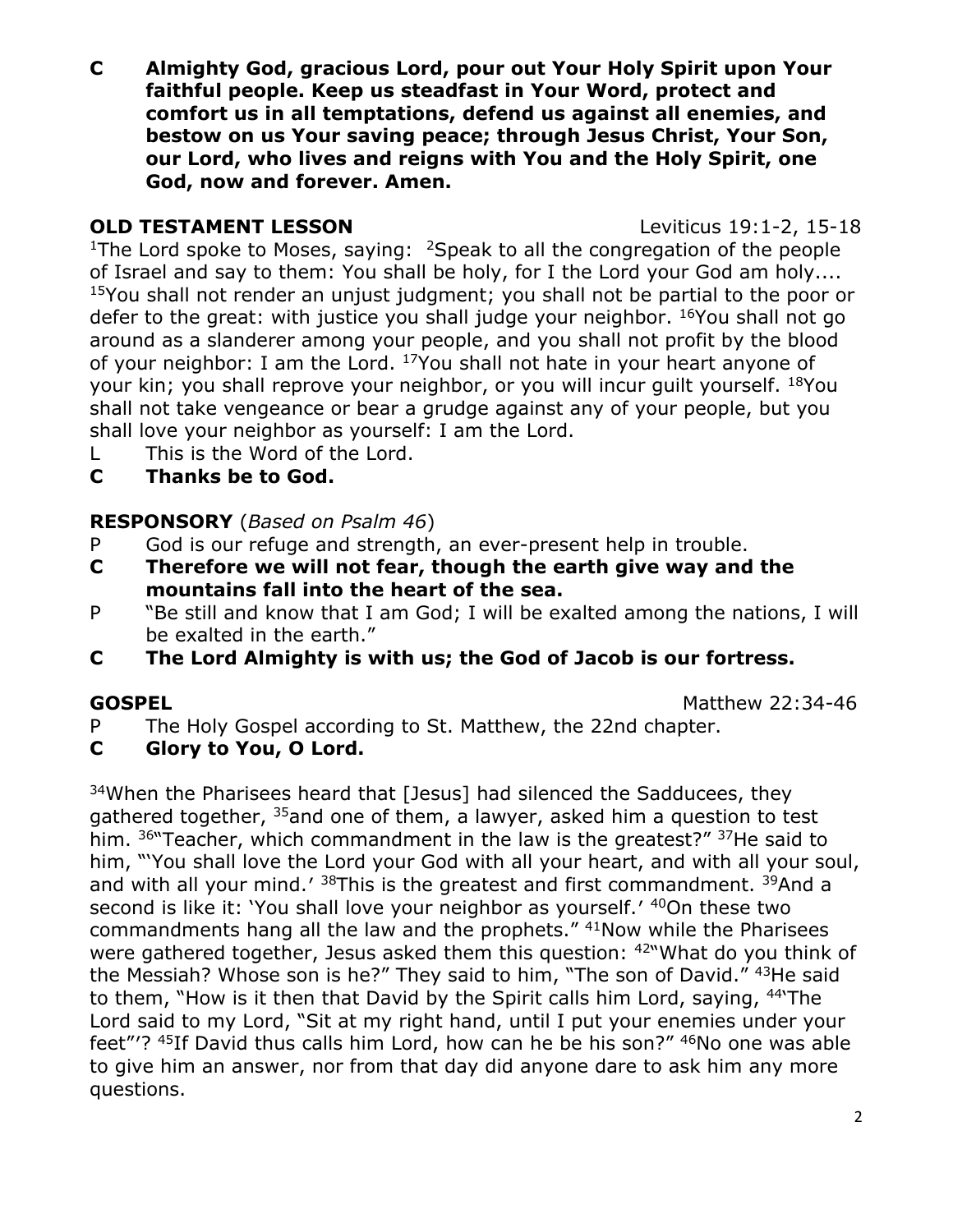- P This is the Gospel of the Lord.
- **C Praise to You, O Christ.**

#### **MUSICAL OFFERING** Here I Am, Lord Daniel Schutte

**SERMON** "There are Only Two" Rev. Dr. Robert Hartwell

### **THE APOSTLES' CREED**

# **C I believe in God, the Father almighty, maker of heaven and earth.**

**And in Jesus Christ, His only Son, our Lord, who was conceived by the Holy Spirit, born of the virgin Mary, suffered under Pontius Pilate, was crucified, died, and was buried. He descended into hell. The third day He rose again from the dead. He ascended into heaven, and sits at the right hand of God the Father almighty. From thence He will come to judge the living and the dead.**

**I believe in the Holy Spirit, the holy Christian Church, the communion of saints, the forgiveness of sins, the resurrection of the body, and the life everlasting. Amen.**

#### **PRAYERS OF THE CHURCH**

- P With confidence in God's grace and mercy, let us pray for the church, the world, and all those in need.
- P In Your love, gracious God, You speak to Your church. Give courage and the bond of love to all who gather in Your name, that it may extend through us to our neighbors. Lord, in Your mercy,

#### **C hear our prayer.**

P You have created our earth and filled it with living things of every kind. Sustain the intricate connections among plants, insects, animals, and organisms we can't even see. Bless the work of scientists who help us embrace the natural world and uncover its blessings to us. Lord, in Your mercy,

#### **C hear our prayer.**

P You guide the world with justice. Inspire leaders to seek truth and wisdom at all times, that decisions are made for the good of all. We pray especially for our country during this time of national election. Lord, in Your mercy,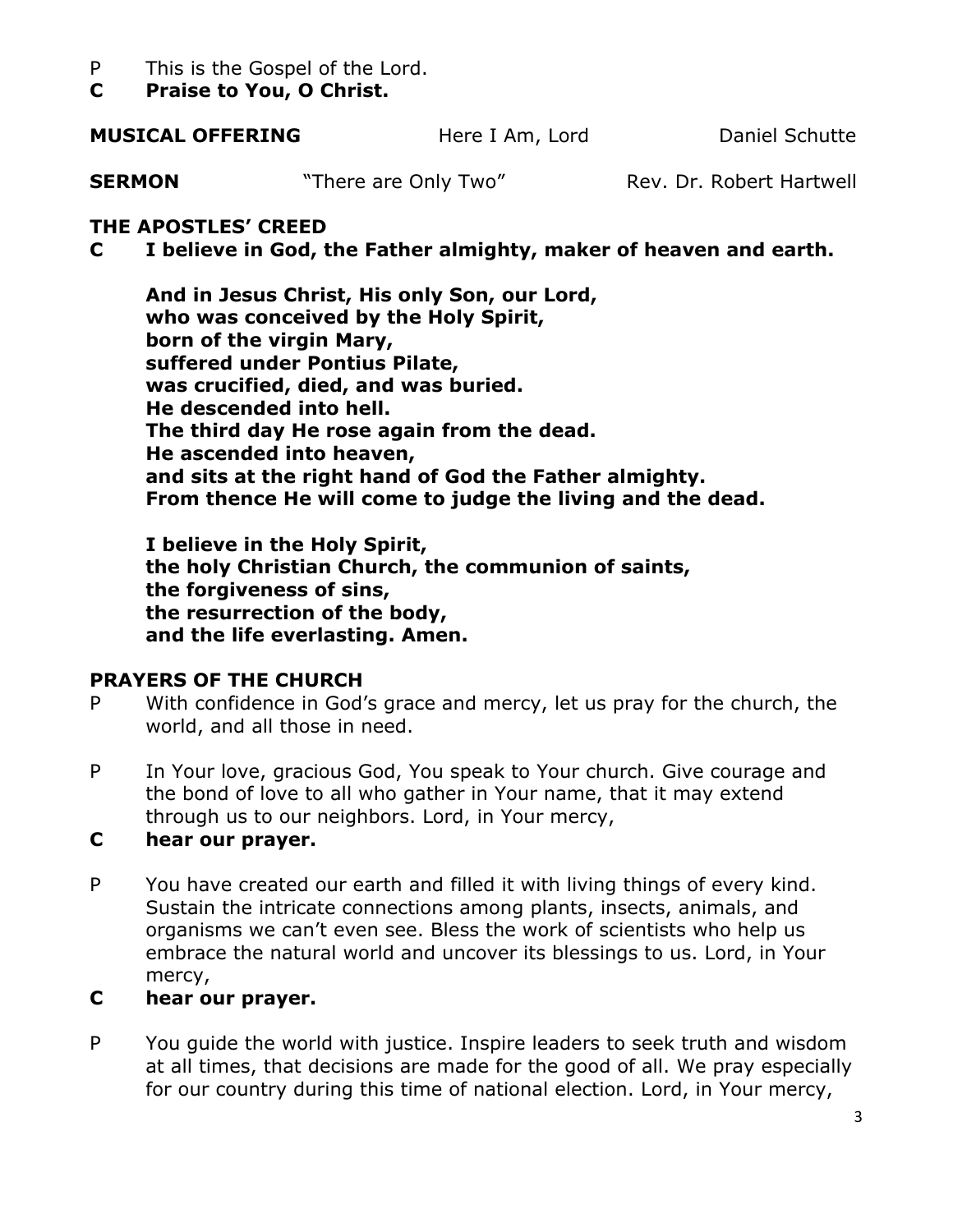### **C hear our prayer.**

P You tenderly care for Your children and bring them back to health. Grant relief to all those who need healing, hope, or restoration this day, especially all on our prayer line and those we remember before You now...(PAUSE). Lord, in Your mercy,

# **C hear our prayer.**

P You are with us in times of transition and development in our lives. We pray for new parents, for those grieving the loss of a loved one, for those who are retiring, and for those embarking on new ventures. We also give thanks for the young people of our congregation and pray especially for Your blessing upon the Confirmation Class of 2020 and their families. Lord, in Your mercy,

# **C hear our prayer.**

- P We remember those who were dear to us and now rest in You. We give thanks for Martin Luther and all who seek to renew Your church. Give us courage to live out Your gospel, revealing Your love until our days on earth have ended. Lord, in Your mercy,
- **C hear our prayer.**
- P As we call on You, O God, enfold in Your loving arms all for whom we pray, through Jesus Christ our Lord.
- **C Amen.**
- P And now, as our Lord has taught us, we are bold to pray:
- **C Our Father, who art in heaven, hallowed be Thy name, Thy kingdom come, Thy will be done on earth as it is in heaven. Give us this day our daily bread; and forgive us our trespasses as we forgive those who trespass against us; and lead us not into temptation, but deliver us from evil. For Thine is the kingdom and the power and the glory forever and ever. Amen.**

**CLOSING HYMN** A Mighty Fortress is Our God

A mighty fortress is our God, a trusty shield and weapon; He helps us free from ev′ry need that hath us now o′ertaken. The old evil foe now means deadly woe; deep guile and great might are his dread arms in fight; on earth is not his equal.

With might of ours can naught be done, soon were our loss effected; but for us fights the valiant One, whom God Himself elected. Ask ye, who is this? Jesus Christ it is, of Sabaoth Lord, and there′s none other God; He holds the field forever.